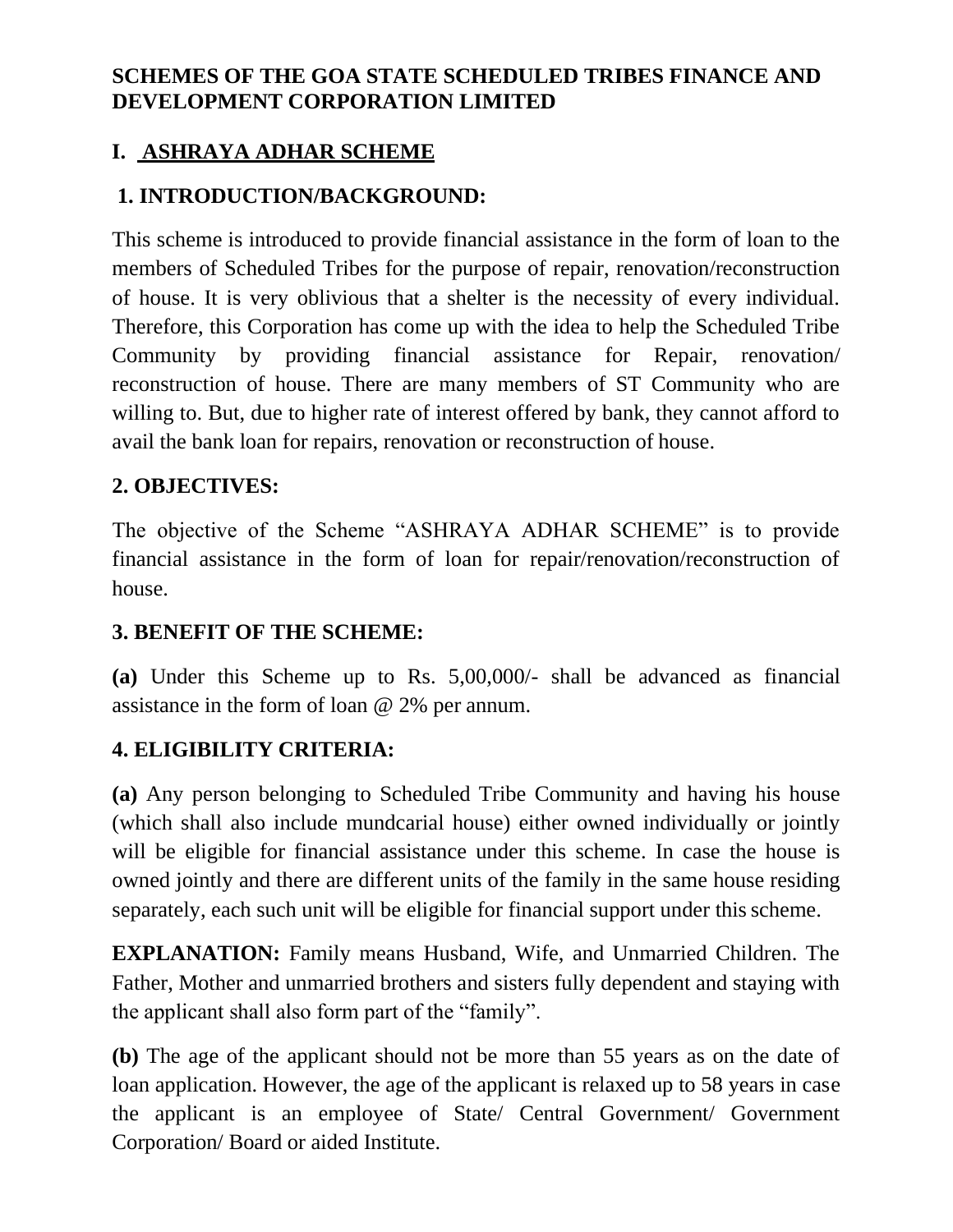## **5. A) APPLICATION PROCEDURE:**

**(a)** The applicants need to fill up the prescribed loan application form complete in all respect along with 02 (Two) passport size photographs.

**(b)** The prescribed loan application form shall only be accepted with all the required documents under the Scheme after proper scrutiny. Thereafter the list of eligible applicants will be prepared and physical verification / inspection will be carried out by the officer of the Corporation. The application form along with documents and inspection report will be placed before the sanctioning authority as specified below for appraisal and approval.

## **B).MODE OF ADVANCE:**

The loan amount shall be advanced in two installments after submission of required documents complete in all respect.

**(a)** Rs. 3,75,000/- immediately after sanctioning the loan.

**(b)** Rs.1,25,000/- on utilization of the first installment. Loanee shall commence the actual work within 03 months from the date of sanctioned amount released. The 2<sup>nd</sup> installment to be released on submission of utilization bills and on the basis of physical verification / inspection carried out by the officer of theCorporation.

## **C).INSURANCE:**

The beneficiary shall be insured for life and property with the Insurance Agency identified by the Corporation and premium of such policies shall be borne by loanee (unless and otherwise decided by the Corporation).

#### **D).REPAYMENT OF LOAN:**

**(a)**The loan shall be repaid in 120 equated monthly installments within a period of 10 years with a moratorium period of three months. However, if the applicant is above 50 years of age then the repayment period will be re fixed till the attainment of 60 years of age. In case the applicant is an employee of State/ Central Government/ Government Corporation/ Board or aided Institute then the loan repayment period will be re fixed till the attainment of his retirement age with additional six months from the date of retirement.

**(b)** The first installment of the repayment shall commence after the moratorium period of three months. Interest will be charged during the moratorium period. However if the loanee desiring to repay the loan immediately after the disbursement of 1<sup>st</sup> installment will be entitled to do so.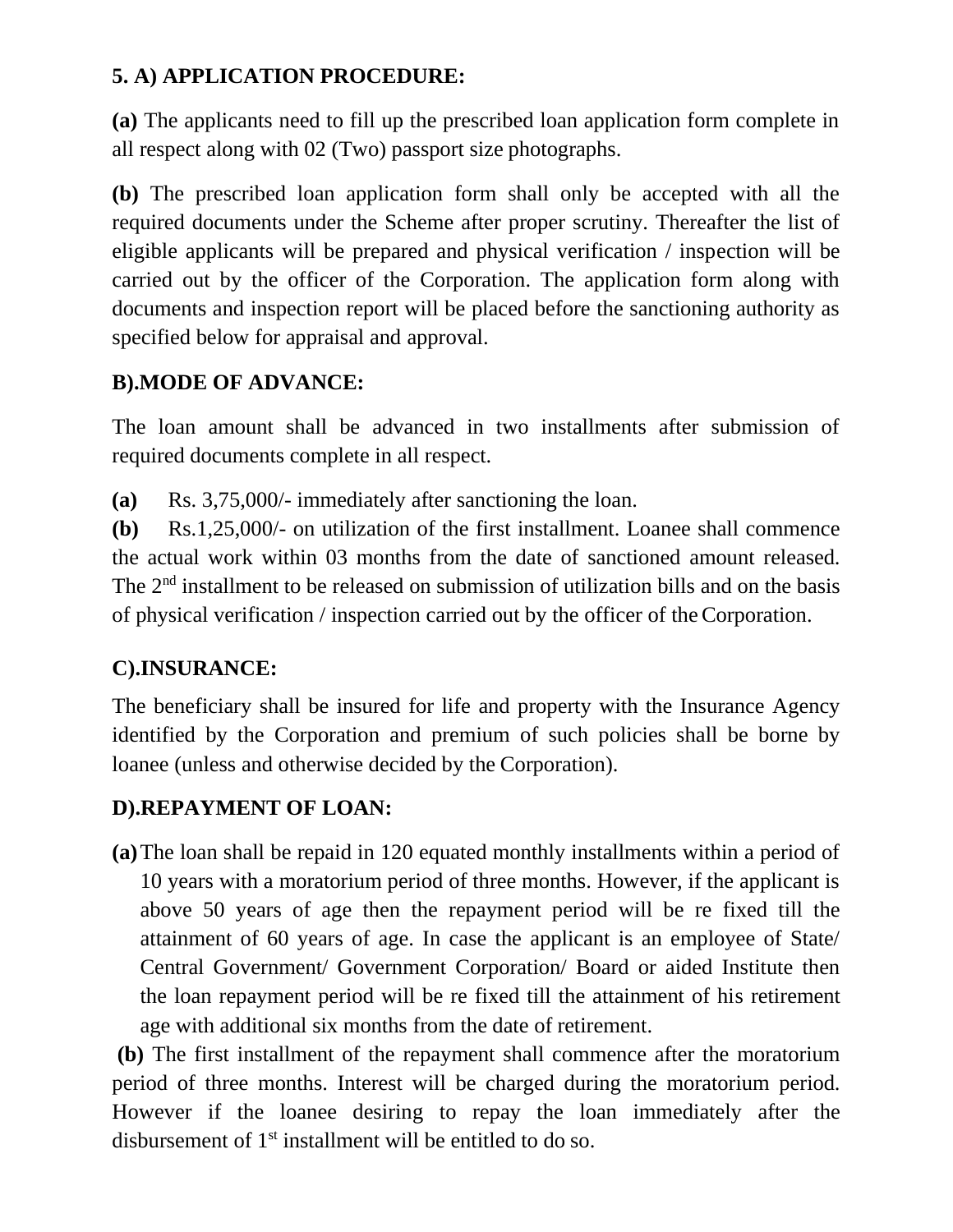**(c)** In case of default in repayment of any installment an interest of 2% shall be charged on the overdue installment amount. No penal interest will be charged during the moratorium period.

**(d)** In case the beneficiary is desiring to borrow the loan from any other financial institution for reconstruction of his house during the loan repayment period advanced by the Corporation, the balance amount of the loan due to the Corporation shall be repaid in one lump sum and no due certificate will be issued to the beneficiary to avail loan from other institution.

**(e)** In case the loan is not repaid as per the scheduled of the scheme, the same shall be recovered as arrears under Goa Daman and Diu land Revenue code.

#### **E). REQUIREMENTS:**

The applicant shall submit the following documents along with application form:-

**a.** Scheduled Tribe Certificate (Self attested).

**b.** Age proof of applicant (Birth Certificate / School Leaving Certificate / Driving License)(Self attested).

**c.** Self Affidavit on Rs. 50/- Stamp Paper duly notarized.

**d.** The copy of latest house tax receipt.(original/self attested).

**e.** N.O.C from Co-owner (if any) on Rs. 50/- Stamp Paper duly notarized.

**f.** Income Proof of the applicant i.e. salary certificate/ Last 03 months Pay slips along with Form 16 or last 06 months Bank Statement. Incase applicant is self employed then Last 3 years I.T.R. along with last 06 months bank statement or income declaration cum affidavit on `50/- stamp paper duly notarized to be produced.

**g.** 02(Two) sureties with one passport photo of each surety, latest salary certificate or last three (03) months payslips along with last (06) months bank statement or Form 16 , affidavit of surety on Rs. 50/- Stamp Paper duly notarized and ID proof of surety.

**In case the applicant produces one surety working in the Government Department/ Corporation/ Board/Aided Institute then 2nd Surety not required. In case of applicant is the employee of State/ Central Government/ Government Corporation/ Board or aided Institute no surety is required**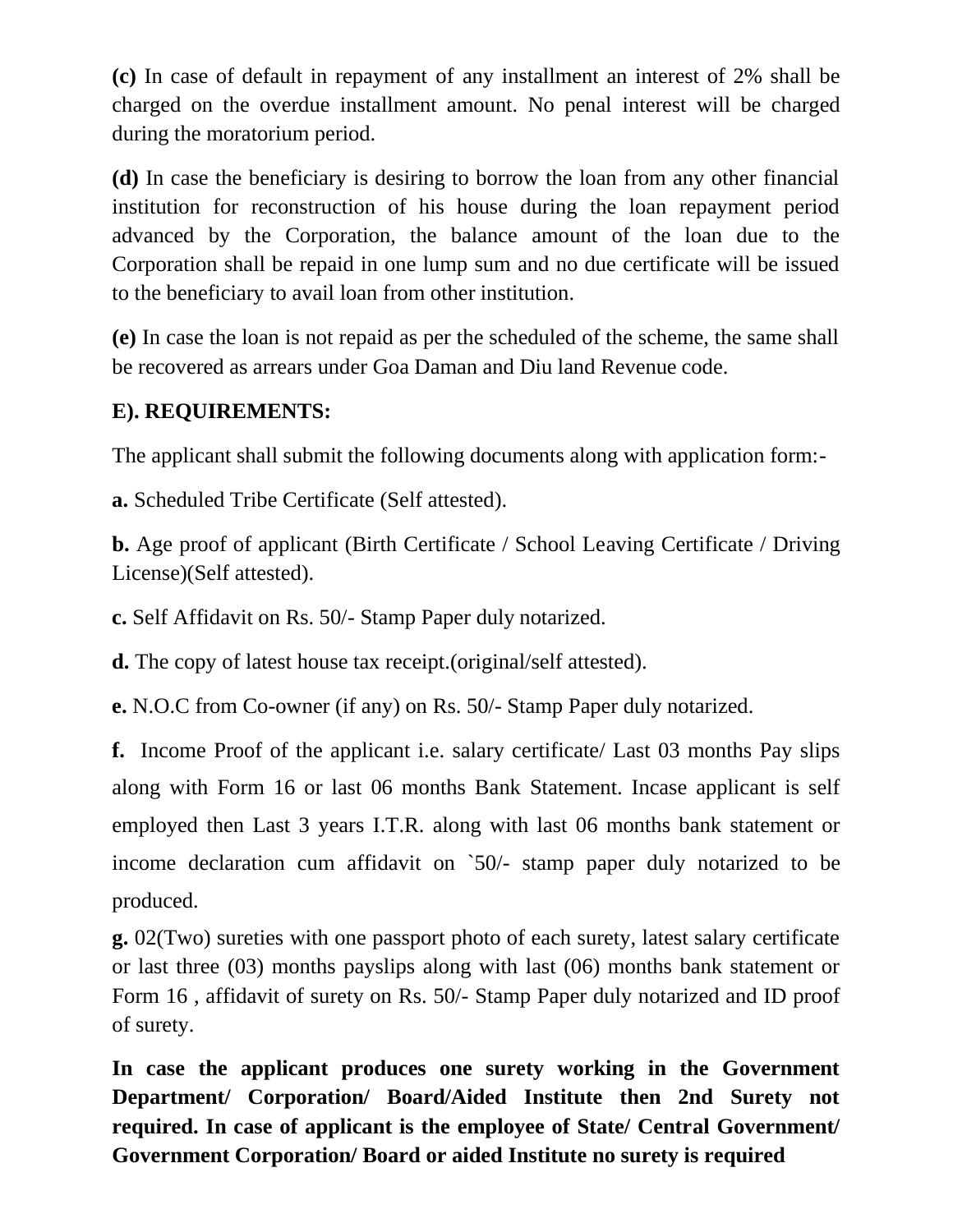**h.** Estimated Cost of Repair/Renovation/Reconstruction of house (as per format)

- **i.** Photos of the house to be repaired/renovated/reconstructed.
- **j.** Aadhar Card copy applicant (Self attested)
- **k.** Two passport size photos of applicant.
- **l.** Bank Mandate Form.

# **6. SANCTIONING AUTHORITY:**

The Chairman of the Corporation along with any two of the Director's shall approve the applications for loan under Ashraya Adhar Scheme and thereafter Managing Director of the Corporation shall sanction the loan.

## **7. EVALUATION:**

The Scheme will be implemented by Goa State Scheduled Tribes Finance and Development Corporation Ltd for five years from the date of issue. If required, scheme may be suitably modified to meet the new challenges/ requirement so as to achieve the set objective.

## **8. REMOVAL OF DIFFICULTIES:**

The Board of Directors of Goa State Scheduled Tribes Finance and Development Corporation Ltd shall be empowered to remove any difficulties arising out of implementation of the Scheme.

## **9. INTERPRETATION:**

Regarding any doubt, same will be referred to the Government.

## **10. MISCELLANIOUS:**

**(a)** If any information or documents furnished / submitted by the applicant to avail the benefits under the scheme is found to be incorrect / fraud the person will be liable for criminal breach of trust.

**(b)** The fund advanced under this scheme shall not be utilized for any other purpose except for the purpose of Renovation/ repair/re-construction of existing house.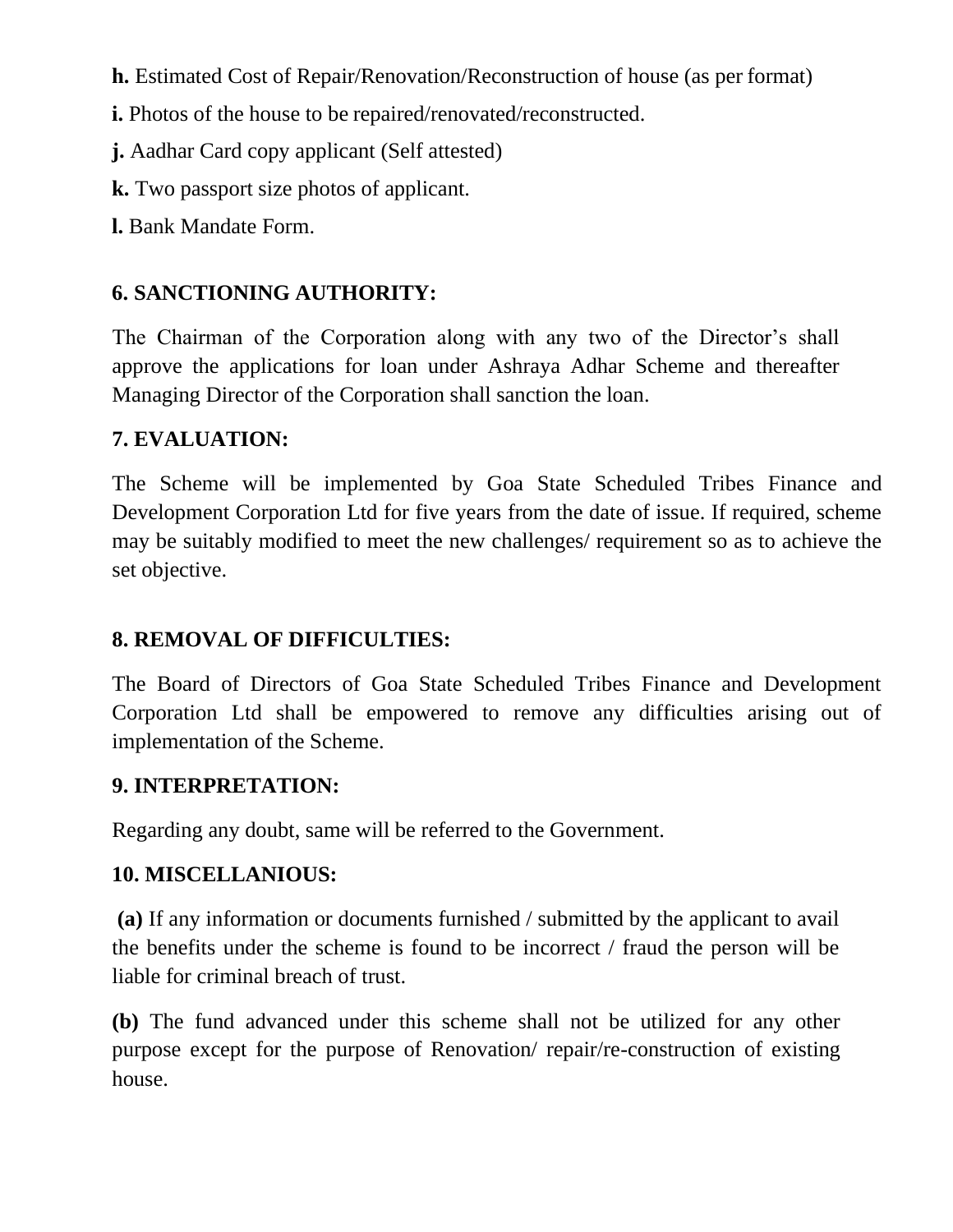#### **11. OTHER CONDITIONS:**

**(a)** On sanction, the beneficiary will be required to file an agreement in the prescribed form of the Corporation.

**(b)** The applicant should not violate any provision of the existing Rules / Regulation of the State.

#### **II. SELF EMPLOYMENT SCHEME**

#### • **Benefits:**

- a) Under this scheme the financial support will be advanced up to a maximum Rs. 10 lakh to any unemployed person belonging to Scheduled Tribes Community to undertake any self employment activities that will be approved by the Corporation time to time.
- b) The Loan /Financial assistance will also be made available to the extent of Rs. 15 lakhs to the Association / Societies / Partnership / Self help groups (SHG) / Companies formed exclusively by the member of Schedule Tribes Community.
- c) The beneficiary is required to contribute 10% margin money towards the cost of project. However the BOD may relax this condition considering the merit in each case. Nevertheless this relaxation shall not be applicable to the Association / Societies / Partnership / SHG / Company etc.

#### • **Interest:**

- a) The loan / financial assistance shall bear the rate of interest at 4% per annum (Reducing balance method).
- b) If the loan /financial assistance is overdue 2% penal interest shall be charged on the amount of overdue installments and the entire loan along with the interest shall be recovered as land revenue arrears.

#### • **Age limit:**

The age of the applicant should not be more than 55 years. The same can be relaxed in deserving cases by the decision of the BOD.

#### • **Repayment:**

The repayment period shall be decided by the Board of Directors from time to time and depending upon the nature of business. (This repayment period shall be of 10 years which may be decided in the meeting of BOD at the time of sanctioning of loan for the particular type of self employment activities or an block for a particular category of business activity).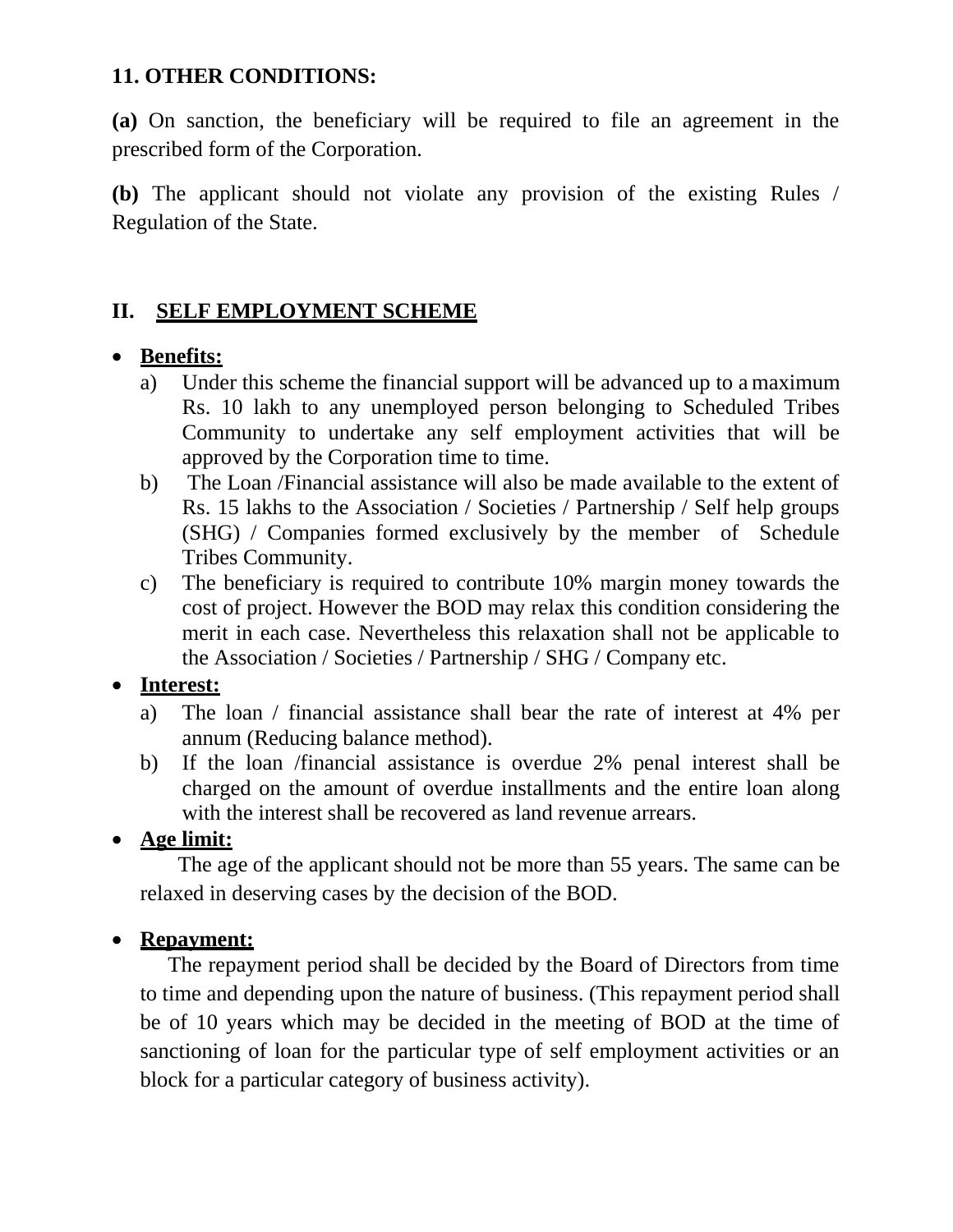## • **Guarantor:**

The applicant will have to provide two guarantors / Sureties who is having a sound financial status or income tax payee or property owner. One Guarantor should necessarily be a Government Servant.

#### • **Documentation: A. DOCUMENTS FOR AGRICULTURAL SECTOR LOAN:**

- **i.** S.T. Certificate (Self Attested).
- **ii.** Two photographs (Passport size).
- **iii.** Copy of ration card (self attested).
- **iv.** Age Proof.
- **v.** Aadhar Card (self attested)
- **vi.** Self declaration affidavit of applicant in prescribed format.
- **vii.** Title document such as sale deed / Sanad Agreement / lease deed/ I & XIV Form
- **viii.** Projected viability of business / Cultivation proposal.
	- **ix.** Cost of development and cost of cultivation.
	- **x.** Salary certificate/latest payment slip of the surety.
	- **xi.** Affidavit of Surety (on Rs. 50 stamp paper duly notarized) in prescribed form , 1 photo and I.D. proof of surety.
- **xii.** Bank Mandate form of supplier/dealer.

# **B. DOCUMENTS OF ALLIED AGRICULTURE ACTIVITIES:**

- **i.** S.T. Certificate (Self Attested).
- **ii.** Two photographs (Passport size).
- **iii.** Copy of ration card (self attested).
- **iv.** Age Proof.
- **v.** Aadhar Card (self attested)
- **vi.** Self declaration affidavit of applicant in prescribed format.
- **vii.** Proof regarding availability of land.
- viii. NOC from Panchayat / Municipality.
	- **ix.** Projected viability of business / Cultivation proposal
	- **x.** Type of allied agriculture activities.
	- **xi.** Total projected / estimated cost.
- **xii.** Amount required for creation of infrastructure such as Building, security, Electricity, Water etc.
- **xiii.** Cost of machinery (invoice)
- **xiv.** Estimated amount required for raw material / stock/livestock etc.
- **xv.** Salary certificate/latest payment slip of the surety.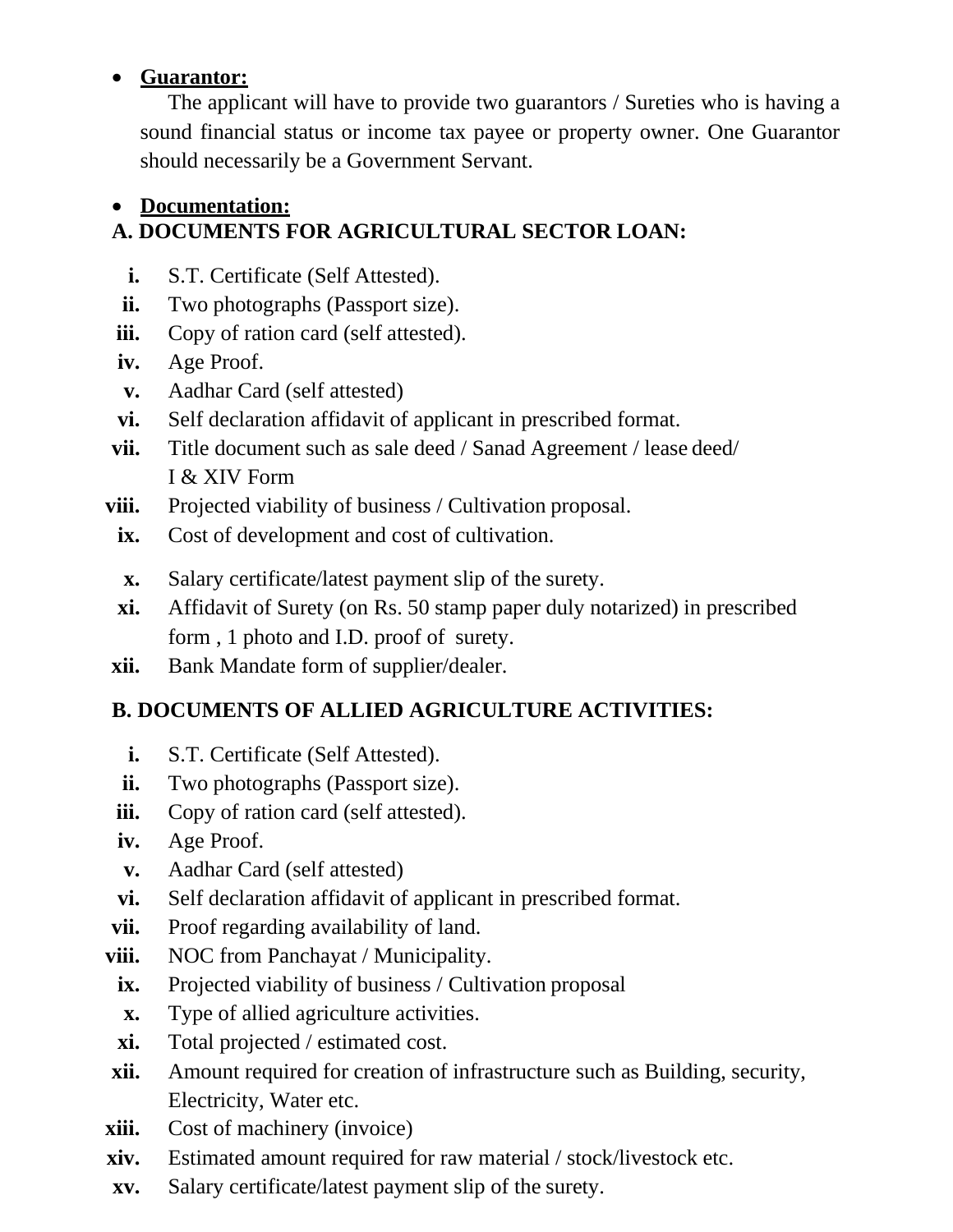- **xvi.** Affidavit of Surety (on Rs. 50 stamp paper duly notarized) in prescribed form , 1 photo and I.D. proof of surety.
- **xvii.** Bank Mandate form of supplier/dealer.

# **C. DOCUMENTATION REQUIRED FOR PROCESSING AND MANUFACTURING UNIT, SALES AND SERVICE:**

- **i.** S.T. Certificate (Self Attested).
- **ii.** Two photographs (Passport size).
- **iii.** Copy of ration card (self attested).
- **iv.** Age Proof.
- **v.** Aadhar Card (self attested)
- **vi.** Self declaration affidavit of applicant in prescribed format.
- **vii.** Proof regarding availability of land.
- viii. NOC from Panchayat / Municipality.
	- **ix.** Type of manufacturing / Processing Unit and viability report.
	- **x.** Availability of Infrastructure.
	- **xi.** Cost of machinery (invoice)/Quotation for purchase of Goods, stock etc.
- **xii.** Salary certificate/latest payment slip of the surety.
- **xiii.** Affidavit of Surety ( on Rs. 50 stamp paper duly notarized) in prescribed form , 1 photo and I.D. proof of surety.
- **xiv.** Bank Mandate form of supplier/dealer.

## **D. DOCUMENTATION FOR PURCHASE OF VEHICLE.**

- **i.** S.T. Certificate (Self Attested).
- **ii.** Two photographs (Passport size).
- **iii.** Copy of ration card (self attested).
- **iv.** Age Proof.
- **v.** Aadhar Card (self attested)
- **vi.** Self declaration affidavit of applicant in prescribed format.
- **vii.** Project report regarding viability and involvement of beneficiary.
- **viii.** Quotation.
	- **ix.** Driving License.
	- **x.** Letter from Company to engage the vehicle (if applicable).
	- **xi.** Salary certificate/latest payment slip of the surety.
- **xii.** Affidavit of Surety (on Rs. 50 stamp paper duly notarized) in prescribed form , 1 photo and I.D. proof of surety.
- **xiii.** Bank Mandate form of dealer.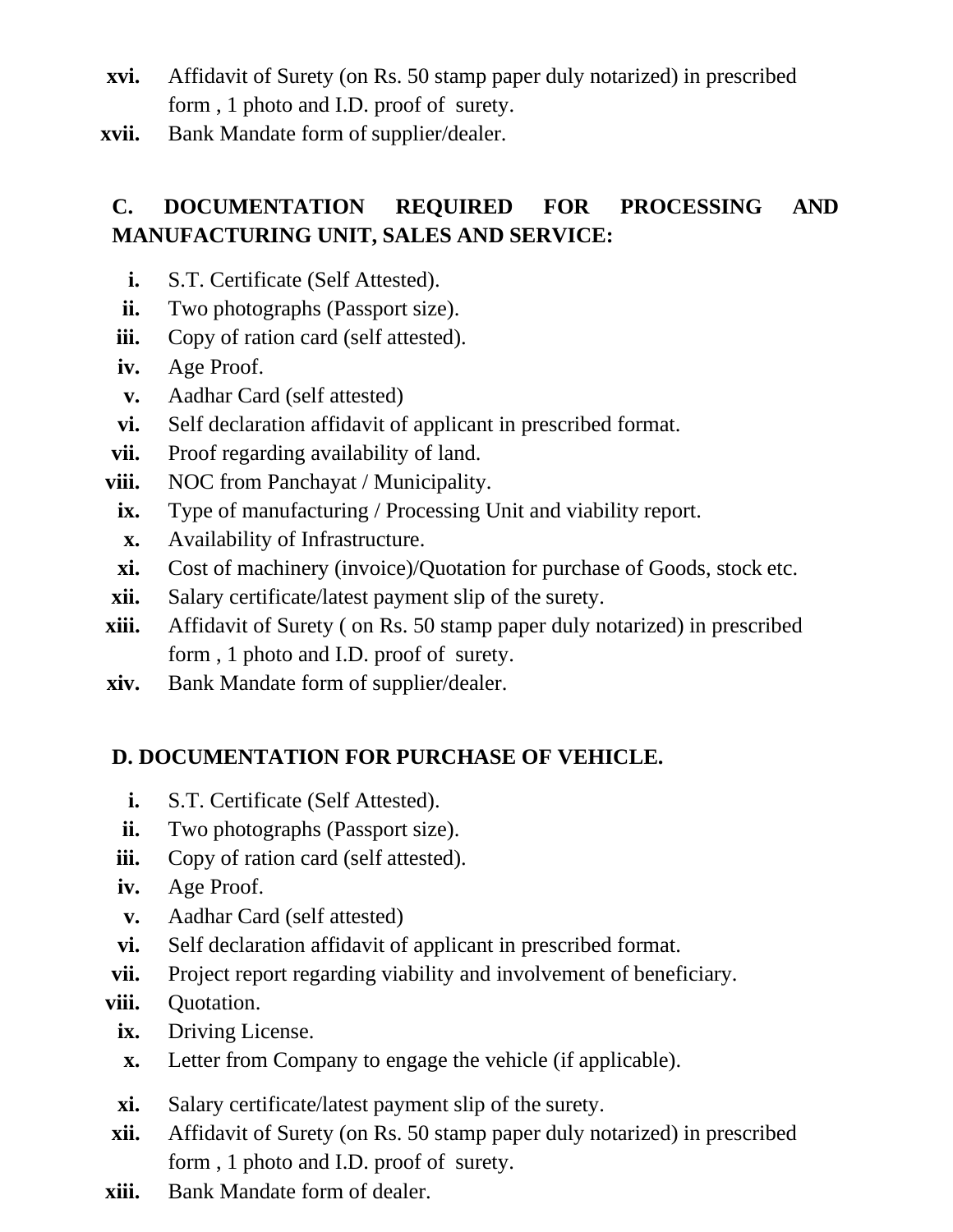#### • **Scrutiny and Sanction:**

The Board of Directors of the Corporation shall approve the applications for loan under Self Employment Scheme and thereafter Managing Director of the Corporation shall sanction the loan.

#### • **Mortgage:**

The beneficiary shall mortgage the business activity to the Corporation till the repayment of full and final dues of settlement as per the agreement in the prescribed form.

#### • **Insurance:**

The life of the beneficiary and the business activity shall be insured from fire, theft, cyclone and other natural calamities with the agency identified by the Corporation and the said policy shall be endorsed in the name of Corporation. In the event of any calamity the compensation received from Insurance Company shall be adjusted against the loan outstanding in the Corporation.

# **III SHORT TERM LOAN SCHEME FOR EDUCATION, MEDICAL AND BUSINESS PURPOSE.**

**1. Introduction**: - Health, Education and Business are very important for upliftment of Scheduled Tribes Communities. Today's ST community is facing a lot of difficulty in arranging for funds required to fulfill educational needs of their wards or fulfilling their health and business needs. In order to improve their standard of living they need to be brought in the main stream of the society by fulfilling these needs. It is also learnt that they are facing difficulties in getting Financial Assistance/loan from the Banks and Money Landers. Due to higher rate of interest, now there is a need to support ST Community to avail the best opportunities in the field of Education, Health and Business.

**2. Objectives**:- The objective of the Scheme is to provide Financial Assistance/loan as credit to ST people to meet the immediate expenses towards Education, Medical and Business needs.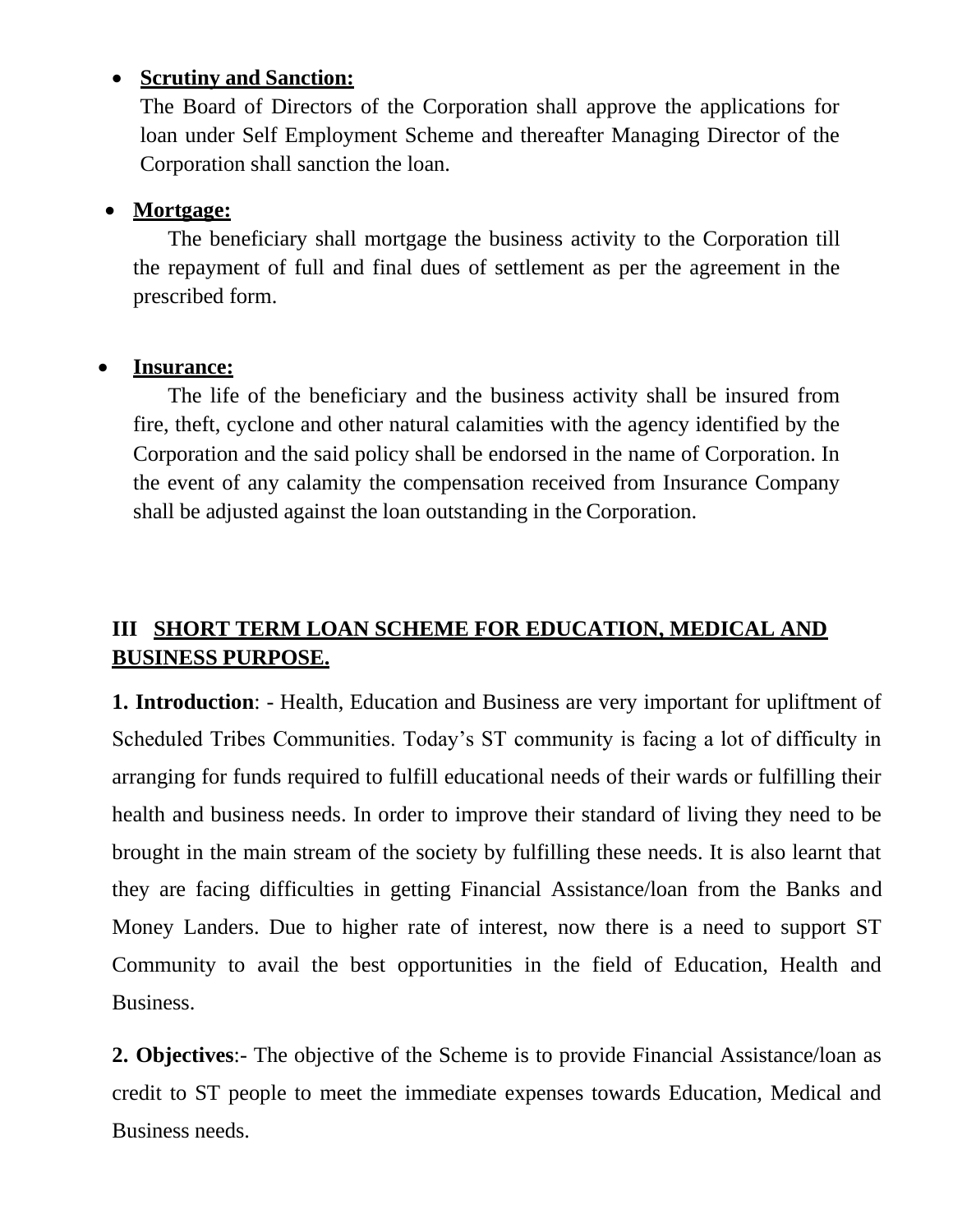- **3. Eligibility Criteria**:- The Scheme will be applicable to any individual from ST community of State of Goa.
- **4. Benefit under this scheme**:- Under this Scheme the short term loan upto `.1,00,000/- (Rs. One Lakh only) will be provided to any individual/ student belonging to Scheduled Tribes Community as an advance to meet the financial requirement urgently for the purposes given under clause 5.

#### **5. Purpose for which Financial Assistance will be given**:-

- a) For Business purpose.
- b) For Education Purpose
- c) For Medical Purpose.

#### **6. Requirement of documents**.

- a) ST Certificate issued by Competent Authority of State of Goa
- b) Copy of Bank Passbook with Photograph of applicant.
- c) Salary Certificate / Pay Slip of one Surety along with surety affidavit on Rs.50/- stamp paper, One Photo and ID Proof of surety.
- d) Aadhar Card copy of applicant.
- e) Affidavit of the applicant on Rs 50/- Stamp paper regarding the amount of loan required and its purpose. If the applicant is below 18 years of age then either parents or guardian shall give the affidavit on behalf of their child.

#### **7. Procedure to apply:-**

- a) The Individual who requires the short term loan for Business/Education/Medical purpose shall apply in the prescribed application form along with the required documents to Goa State Scheduled Tribes Finance and Development Corporation Ltd.
- b) Board of Directors of the Corporation shall form a Subcommittee of three members under the Chairmanship of the Chairman of the GSSTFDCL.
- c) The above subcommittee shall scrutinize the applications and sanction the same.
- d) Thereafter the Managing Director of GSSTFDCL shall execute formal agreement of the applicant with GSSTFDCL on `50 stamp paper.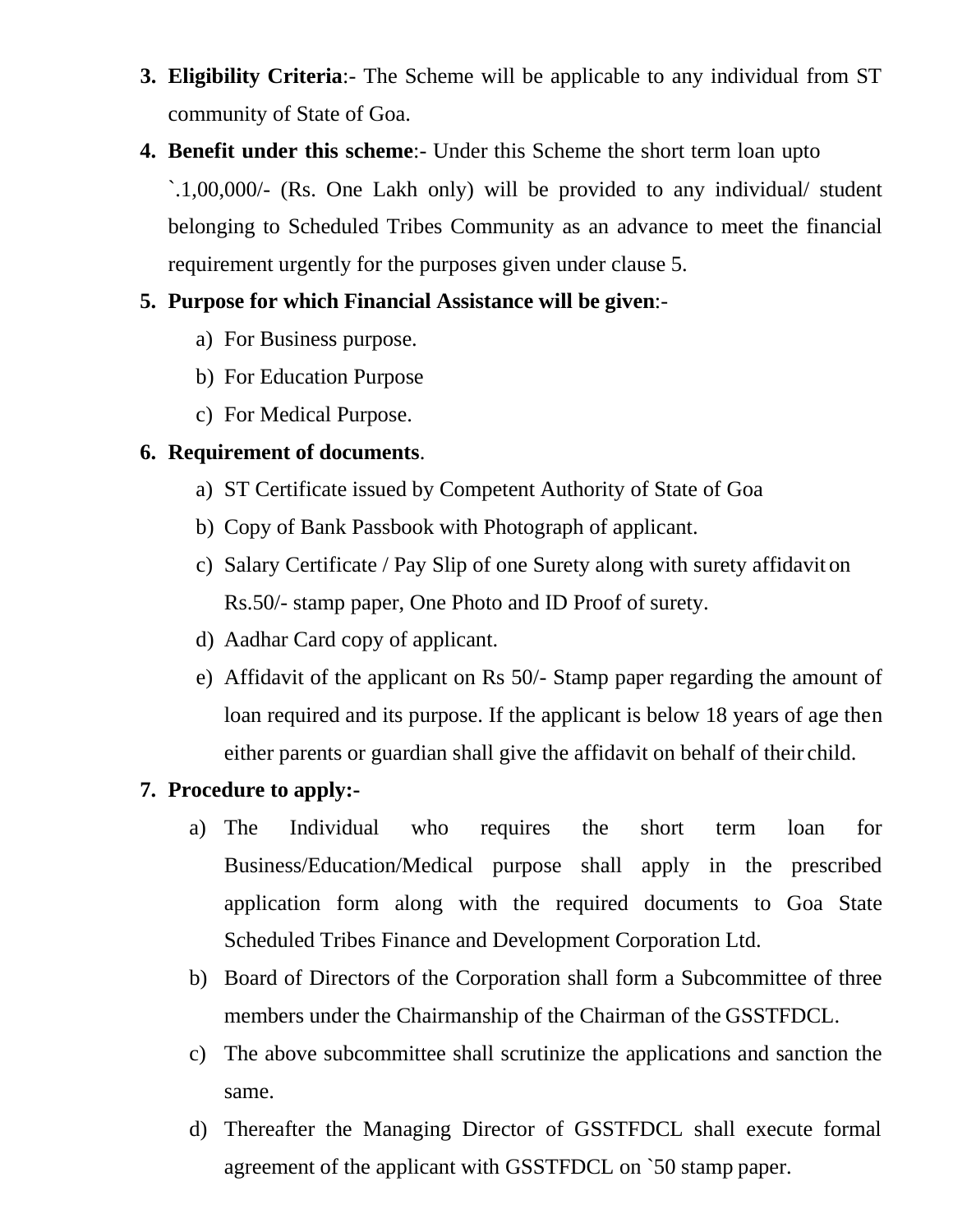- e) Thereafter Managing Director of GSSTFDCL shall release the sanctioned loan immediately to the applicant.
- f) In the case of loan for Education purpose, the loan shall be given at the interest rate of 2% per annum payable within 20 months in maximum 20 installments with a moratorium period of 3 months. In case of loan for Business and medical purpose, the loan shall be given at the interest rate of 2% per annum payable within 10 months in maximum 10 installments with a moratorium period of 03 months. If the loan is overdue, 1% of penal interest will be charged on the amount of overdue installment and entire loan along with interest will be recovered according to the rules in force. Loanee may also repay the loan along with interest in one installment.
- g) Also, in future if need arises the applicant can reapply under the said scheme provided he has cleared earlier loan availed under the said scheme.

#### **8. Monitoring of the Scheme:-**

For issues relating to the eligibility, operationalization or issues on account of new situations, not envisaged at the time of formulation of the scheme, would be resolved by the Board of Directors of the Corporation whose decision will be final.

#### **9. Evaluation of the Scheme:-**

The Scheme will be implemented by Goa State Scheduled Tribes Finance and Development Corporation Ltd for five years from the date of issue. If required scheme may be suitably modified to meet the new challenges/ requirement so as to achieve the set objective.

#### **10. Removal of difficulties:-**

Board of Directors of Goa State Scheduled Tribes Finance and Development Corporation Ltd shall be empowered to remove any difficulties arising out of implementation of the Scheme.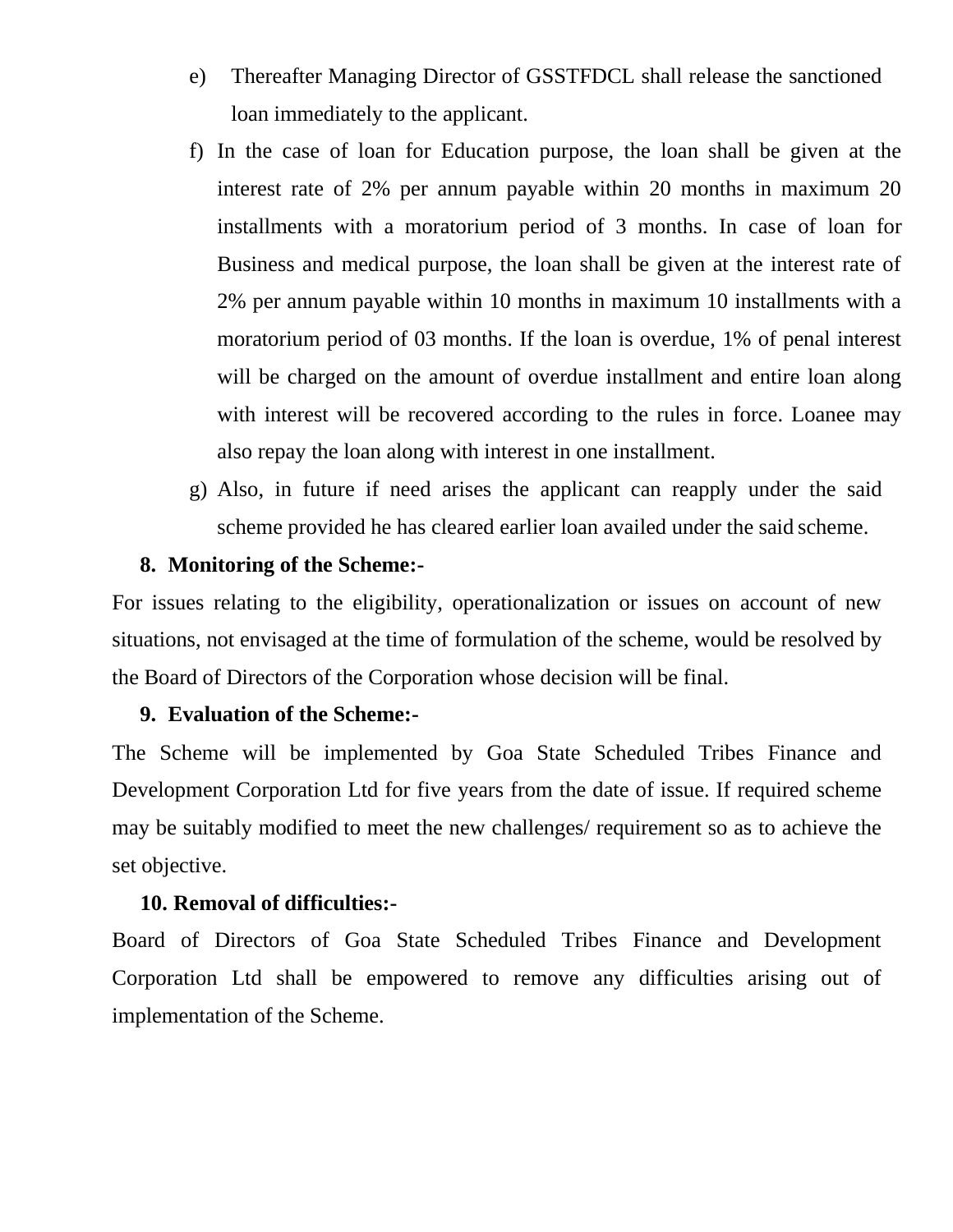## **IV. GOA TRIBAL'S EMPLOYMENT GENERATION PROGRAMME (GTEGP) SCHEME**

| 1              | Eligibility                      |                                                                                                                                                                             |                                               |                             |                                                |                                                            |                            |
|----------------|----------------------------------|-----------------------------------------------------------------------------------------------------------------------------------------------------------------------------|-----------------------------------------------|-----------------------------|------------------------------------------------|------------------------------------------------------------|----------------------------|
| a)             | Age                              | Unemployed person, 18 to 45 years of age.                                                                                                                                   |                                               |                             |                                                |                                                            |                            |
| b)             | Educational<br>qualification     | Minimum Standard IVth. (Relaxable in deserving cases).                                                                                                                      |                                               |                             |                                                |                                                            |                            |
| $\mathbf{c})$  | Category                         | Must be a Member of Tribal Community notified by the Government of<br>Goa.                                                                                                  |                                               |                             |                                                |                                                            |                            |
| $\rm d)$       | Domicile                         | Permanent resident of Goa for at least 15 years                                                                                                                             |                                               |                             |                                                |                                                            |                            |
| e)             | Defaulter/<br>Non<br>Eligibility | Should not be a defaulter to any bank, financial institution, etc.                                                                                                          |                                               |                             |                                                |                                                            |                            |
| $\overline{2}$ | <b>Activities</b><br>covered     | Micro and small manufacturing enterprises, Service enterprises, Trade<br>enterprises (Farming activities, tobacco products and red category<br>industries are not eligible) |                                               |                             |                                                |                                                            |                            |
| 3              | Loan<br><b>Assistance</b>        |                                                                                                                                                                             |                                               |                             |                                                |                                                            |                            |
| a)             | Project cost                     | 25.00 lakh for MSME.                                                                                                                                                        |                                               |                             |                                                |                                                            |                            |
|                |                                  |                                                                                                                                                                             | 15.00 lakh For Service Enterprises.           |                             |                                                |                                                            |                            |
|                |                                  |                                                                                                                                                                             | 15.00 lakh for trading activity.              |                             |                                                |                                                            |                            |
| b)             | Subsidy                          | 40% on the total loan amount i.e. 95% of the project cost.                                                                                                                  |                                               |                             |                                                |                                                            |                            |
|                | c)   Means of<br>Finance         | Sr.<br>No.                                                                                                                                                                  | Type of<br>Activity                           | Maximu<br>m Project<br>cost | Subsidy<br>applicab<br>le on<br>loan<br>amount | Maximu<br>m<br>working<br>capital<br>limit                 | Promoter's<br>contribution |
|                |                                  | $\mathbf{1}$                                                                                                                                                                | Micro & Small<br>Manufacturing<br>Enterprises | Rs.25.00<br>lakh            | 40%                                            | 35%                                                        | 5%                         |
|                |                                  | 2.                                                                                                                                                                          | Service<br>Enterprises                        | Rs.15.00<br>lakh            | 40%                                            | 80%                                                        | 5%                         |
|                |                                  | 3.                                                                                                                                                                          | Trade<br>Enterprises                          | Rs.15.00<br>lakh            | 40%                                            | 80%<br>$(100\% \text{ in }$<br>case of<br>agricultu<br>ral | 5%                         |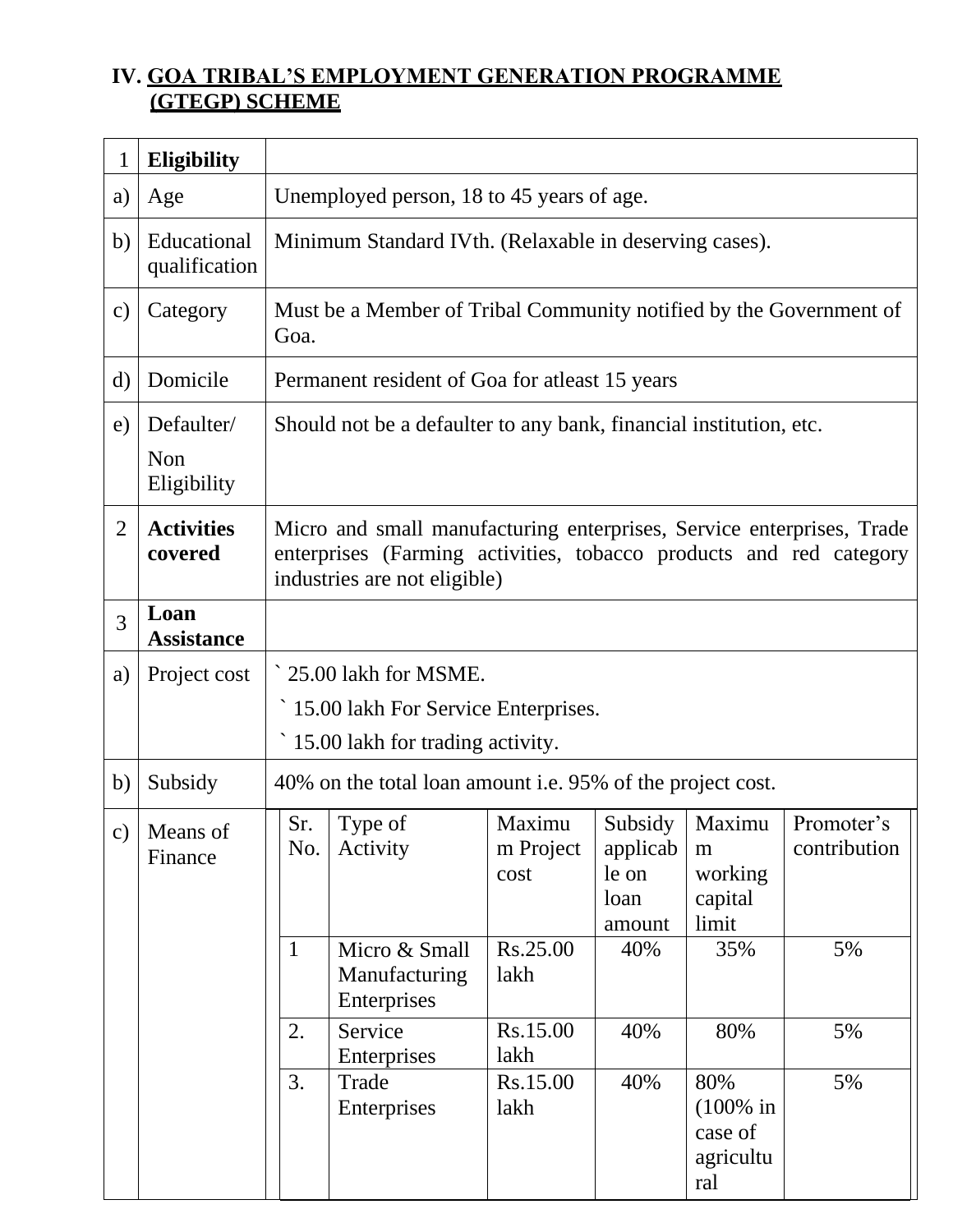|              |                                       |                                                                                                                                                                                                                                                                                                                                                       |                                                                                                                                                                                                                                                                          |  |  | produce) |  |
|--------------|---------------------------------------|-------------------------------------------------------------------------------------------------------------------------------------------------------------------------------------------------------------------------------------------------------------------------------------------------------------------------------------------------------|--------------------------------------------------------------------------------------------------------------------------------------------------------------------------------------------------------------------------------------------------------------------------|--|--|----------|--|
|              |                                       |                                                                                                                                                                                                                                                                                                                                                       |                                                                                                                                                                                                                                                                          |  |  |          |  |
|              |                                       |                                                                                                                                                                                                                                                                                                                                                       |                                                                                                                                                                                                                                                                          |  |  |          |  |
| $\mathbf{d}$ | Interest rate                         | 2% p.a.                                                                                                                                                                                                                                                                                                                                               |                                                                                                                                                                                                                                                                          |  |  |          |  |
| e)           | Penal<br>interest                     | <b>NIL</b>                                                                                                                                                                                                                                                                                                                                            |                                                                                                                                                                                                                                                                          |  |  |          |  |
| f)           | Repayment<br>Schedule                 | Repayable in 60 to 120 EMIs (As per discretion of GTEGP-TFC).                                                                                                                                                                                                                                                                                         |                                                                                                                                                                                                                                                                          |  |  |          |  |
| g)           | Moratorium<br>period                  |                                                                                                                                                                                                                                                                                                                                                       | 3 to 6 months (At the discretion of GTEGP-TFC).                                                                                                                                                                                                                          |  |  |          |  |
| h)           | Security                              | First charge of mortgage/hypothecation of fixed assets (building,<br>furniture, machinery, etc.) and/or current assets (trading goods, raw<br>material, etc.)                                                                                                                                                                                         |                                                                                                                                                                                                                                                                          |  |  |          |  |
| $\mathbf{i}$ | Collateral                            | For loan amount upto Rs 2.00 lakh;<br>Personal guarantee of the applicant and spouse/parent/relative.                                                                                                                                                                                                                                                 |                                                                                                                                                                                                                                                                          |  |  |          |  |
|              |                                       | For loan amount above Rs 2.00 lakh upto 6.00 lakh;<br>One or more third party guarantors, depending upon the loan amount.<br>Such a guarantor could be an employee of State Government/<br>Government Corporations/Aided Institutions/ Companies of repute or a<br>person owning an unencumbered immovable property in Goa, of<br>commensurate value. |                                                                                                                                                                                                                                                                          |  |  |          |  |
|              |                                       |                                                                                                                                                                                                                                                                                                                                                       | Loan above Rs 6.00 lakh;<br>Notarised copy of ownership documents of the unencumbered<br>immovable property owned by the guarantor/s, commensurate to the<br>loan amount to be provided. The guarantor should not be a defaulter<br>with any financial institution/bank. |  |  |          |  |
| 4            | <b>Training</b>                       |                                                                                                                                                                                                                                                                                                                                                       | Compulsory entrepreneurship training of upto 7 days within six months                                                                                                                                                                                                    |  |  |          |  |
|              |                                       |                                                                                                                                                                                                                                                                                                                                                       | from the date of sanction.                                                                                                                                                                                                                                               |  |  |          |  |
| 5            | <b>Task Force</b><br><b>Committee</b> |                                                                                                                                                                                                                                                                                                                                                       | A 5 member GTEGP-Task Force Committee (TFC) constituted by the<br>Government shall be as under:                                                                                                                                                                          |  |  |          |  |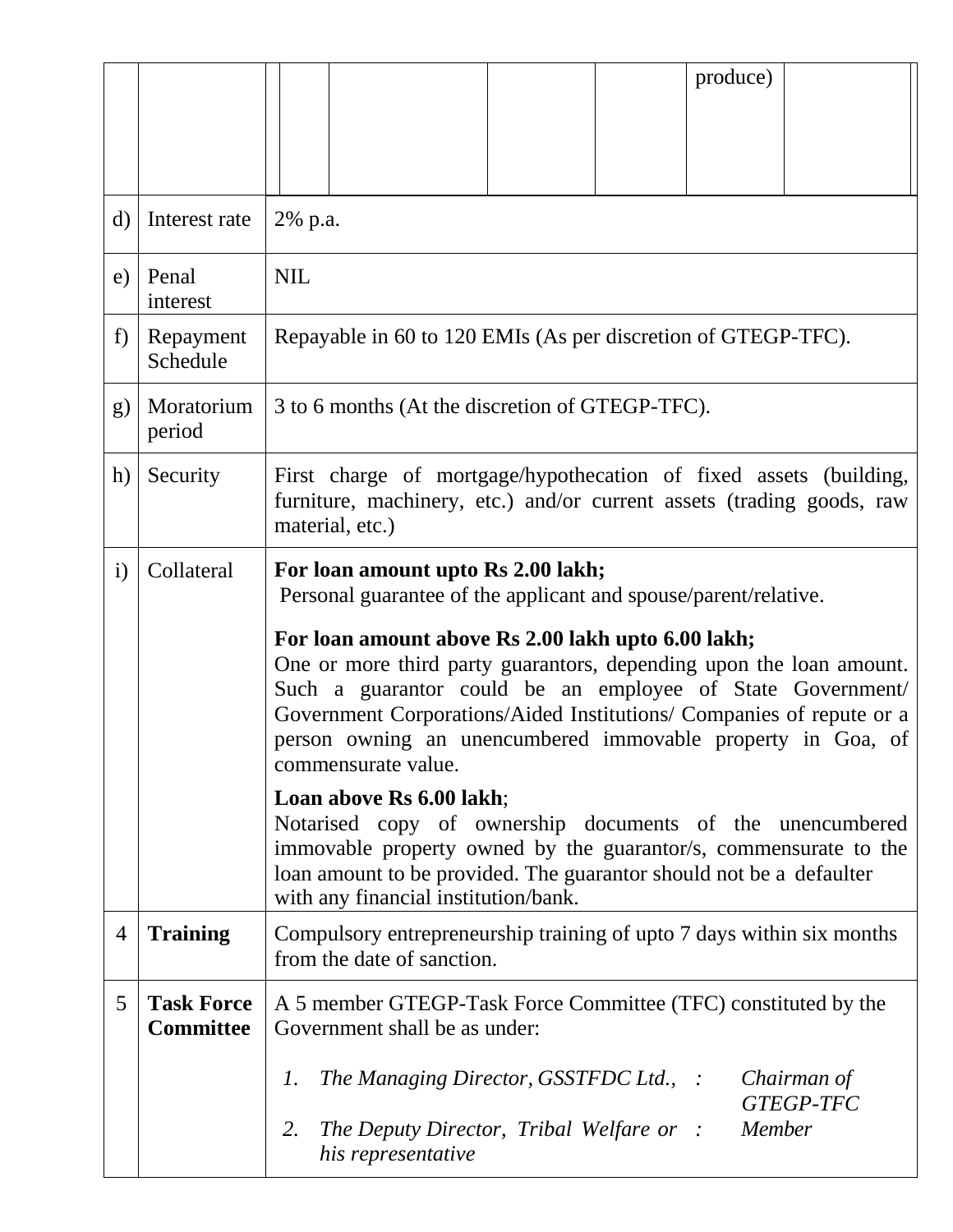|   |                 | 3. Representative of Association of Tribals : Member<br>appointed by the Director, Tribal<br>Welfare                                                                                             |
|---|-----------------|--------------------------------------------------------------------------------------------------------------------------------------------------------------------------------------------------|
|   |                 | 4. The Deputy Director (Adm)<br><b>Member</b><br>Department of Industries, Trade &<br>Commerce (DITC).                                                                                           |
|   |                 | 5. A Chartered Accountant appointed by : Member<br>the Government.                                                                                                                               |
| h | <b>Recovery</b> | In case of default in repayment of loan, the amount is to be recovered as<br>arrears of land revenue or under the Public Money Recovery Act, DRT<br>or any other relevant Act and rules thereof. |

## **CHECK LIST FOR GTEGP LOAN ASSISTANCE**

(Fill up the prescribed application form and submit the same in duplicate along with **self attested copies** of the following documents :)

- *1)* 2 recent photographs*. (borrower & guarantor)*
- 2) Birth Certificate.
- 3) Valid Caste Certificate from Competent Authority.
- 4) School leaving or qualification certificate.
- 5) 15 years residential certificate.
- *6)* House tax receipt. *(borrower & guarantor)*
- *7)* EPIC/UID. *(borrower & guarantor)*
- 8) Any other relevant certificate. (Marriage/caste/handicap/widow)
- 9) Professional Driving licence, bagde, business assurance recommendation letter in case of loan for vehicle.
- *10)* Bank pass book/s of existing accounts *(borrower & guarantor)*
- *11)* Pan Card *(borrower & guarantor)*

# **PROJECT REPORT**

(Fill up the prescribed project report form and submit the same in duplicate along with the following documents):

- 1) All quotations of assets to be acquired and also of raw material or stock, from authorized dealers.
- 2) Registration of the unit wherever necessary.
- 3) N.O.C./Trade Licence from Panchayat/Municipality.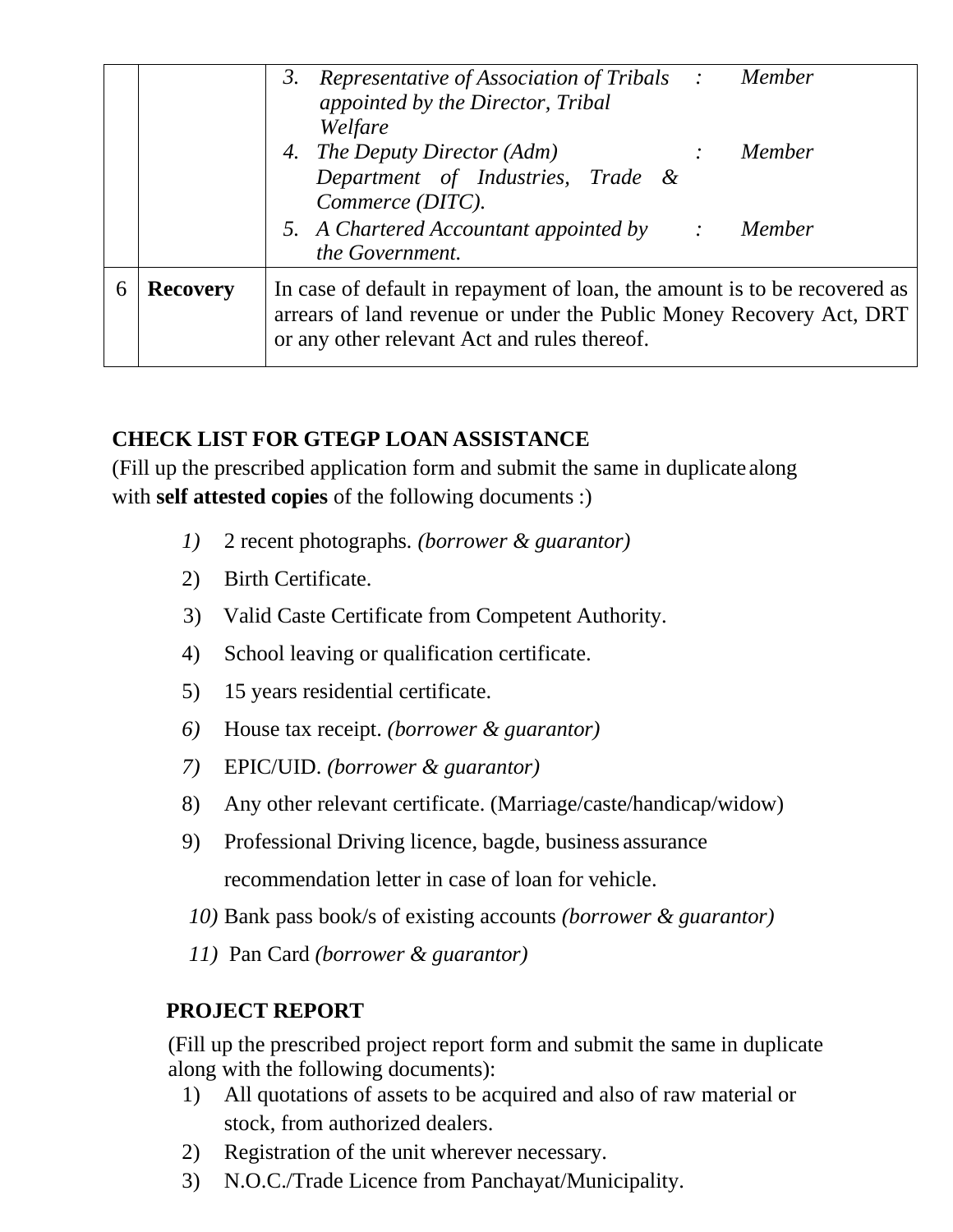- 4) Any other requisite N.O.C. from Government department or authority as applicable.
- 5) N.O.C. on stamp paper of `*.50/-* and in prescribed format from the owner of the premises where the activity is proposed to be started.
- 6) Latest Tax receipt/registration of the shop, pertaining toproposed premises.
- 7) Electricity/water connection proof (Wherever necessary).

## **GUARANTOR:**

#### **For loan amount upto `2.00 lakh;**

Personal guarantee of the applicant and spouse/parent/relative.

## **For loan amount above ` 2.00 lakh upto 6.00 lakh;**

One or more third party guarantors, depending upon the loan amount. Such a guarantor could be an employee of State Government/ Government Corporations/Aided Institutions/ Companies of repute or a person owning an unencumbered immovable property in Goa, of commensurate value.

#### **Loan above ` 6.00 lakh**;

Notarised copy of ownership documents of the unencumbered immovable property owned by the guarantor/s, commensurate to the loan amount to be provided. The guarantor should not be a defaulter with any financial institution/bank.

## **DECLARATION:**

The applicant has to file a Self Declaration, in the format provided with the application form.

## *N.B.: 1. All Xerox copies should be self attested.*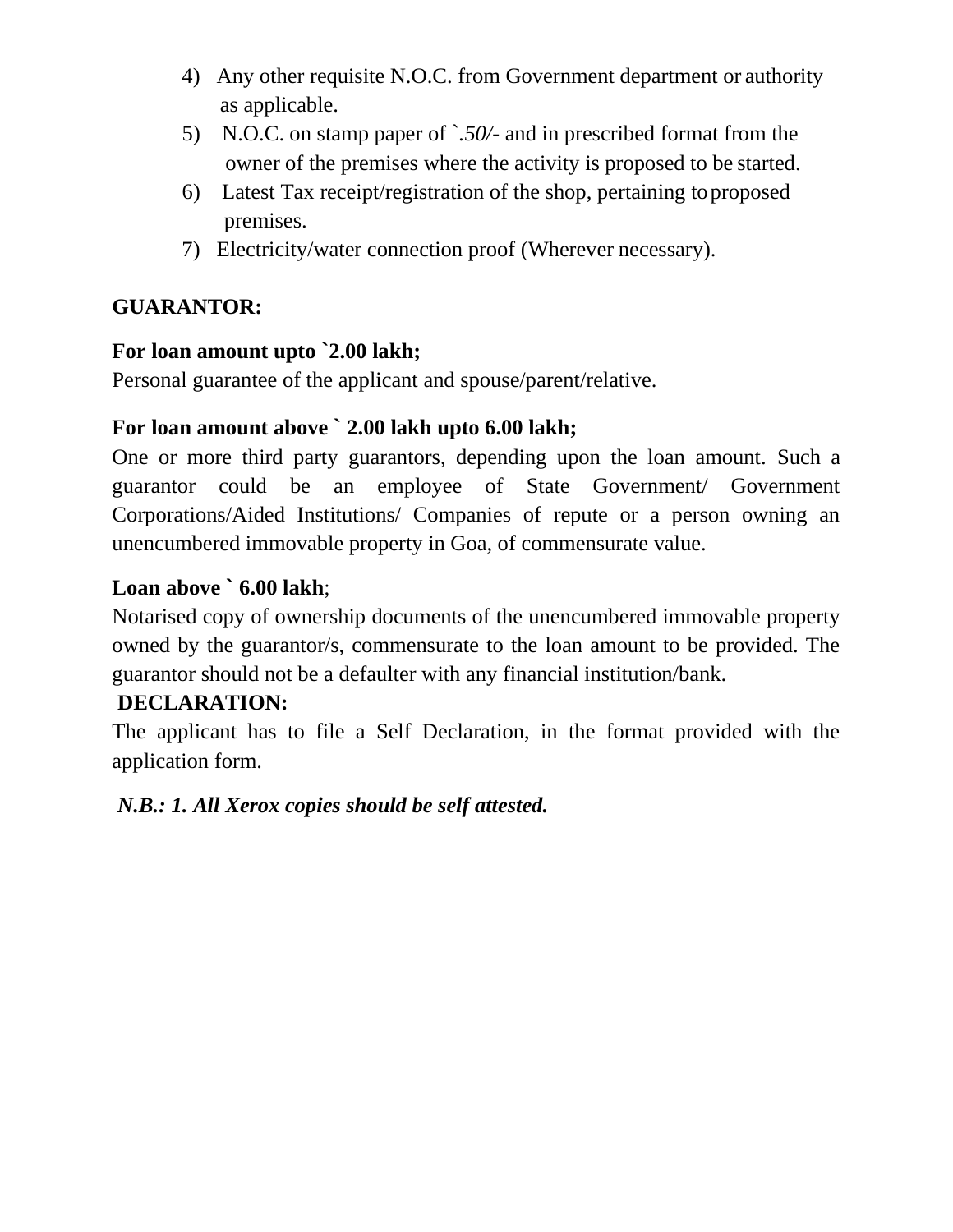# **V. Short Term Professional Training Courses.**

# **1. Objectives of the scheme:—**

(i) To train the youth of Scheduled Tribe Community in order to start their own business.

(ii) The short term professional training courses scheme is designed to provide financial assistance to the beneficiaries of Scheduled Tribe community to acquire skill by joining the various training courses for the purpose of self employment or for their livelihood.

# **2. Definition of Short Term Professional Training Courses —**

The term "Short Term Professional Training course means any training that would directly improve any individual's ability to perform his or her current/new job/self employment" and duration of the courses is not more than 3 months and not less than 15 days. The Short Term Professional Training Courses shall be registered with any of the Government Departments/Government Institutions/Government Autonomous Bodies in the State of Goa. Considering the importance of Skill Development in youth and to provide opportunity to Scheduled Tribe youth to start/foster self employment. The Directorate of Tribal Welfare has taken initiatives to improve the lifestyle of ST people by providing important short term professional training courses such as:

1) Motor driving training course.

2) Tailoring course.

- 3) Cookery and Bakery courses.
- 4) Beautician course.
- 5) Mobile Repairing courses.
- 6) Computer courses.

# **3. Eligibility Criteria —**

(i) The applicant should belong to Scheduled TribeCommunity

of Goa.

(ii) The applicant shall be above 18 years of age and below the age of 50 years.

# **4. Documents required under the scheme —**

The applicant shall submit following documents along with the application;

(a) Scheduled Tribe Certificate issued by competent authority of State of Goa.

(b) Age proof (birth certificate) or any other document proving the age of the Applicant.

(c) Certificates of Educational Qualification, if any.

(d) Learning licence in case of Motor Driving Course.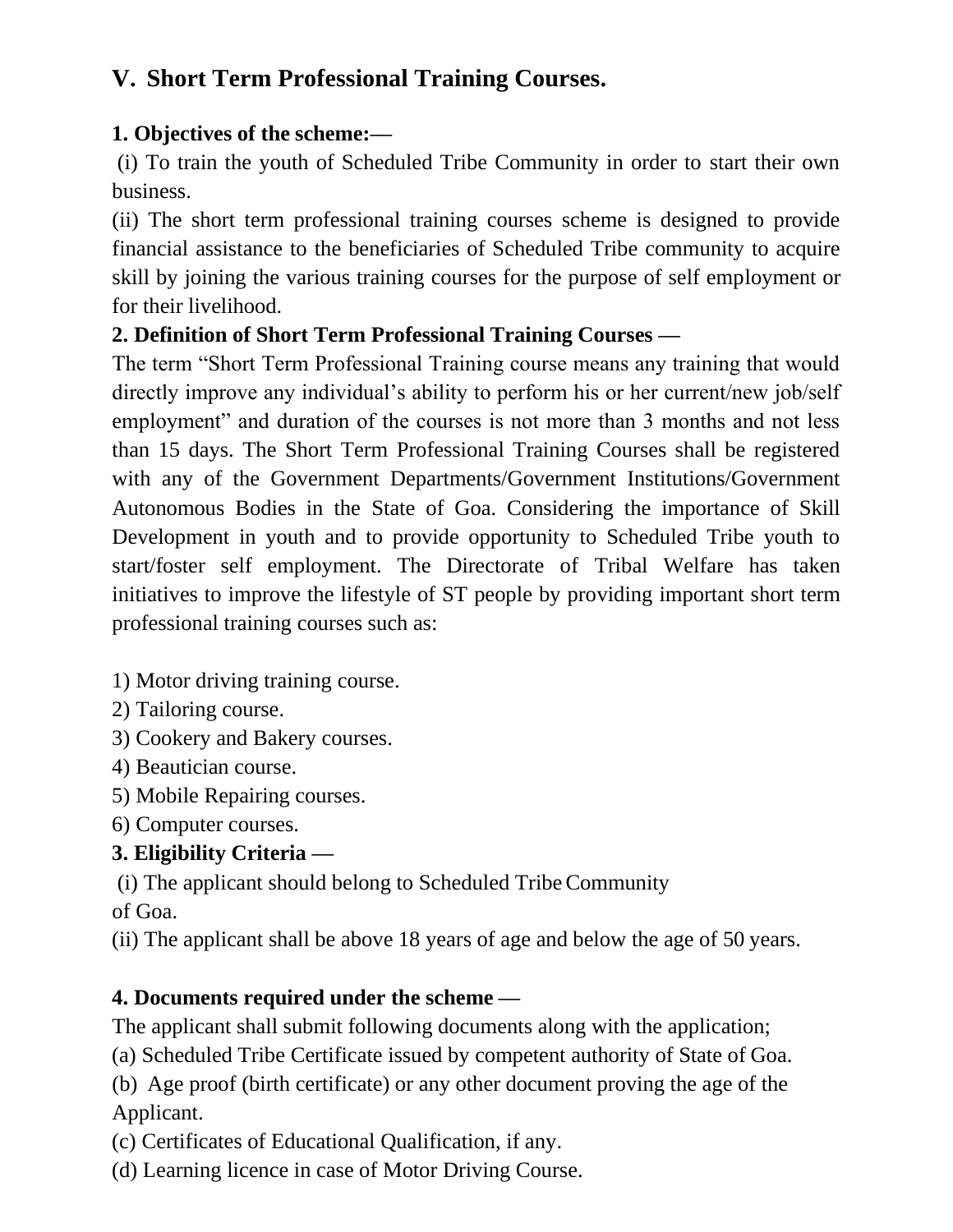(e) Aadhar Card Copy.

(f) One Passport size photo.

(g) Copy of bank pass book.

(h) Quotation/fees receipt in original/fee structure of the institute/equivalent documents for giving the details of the fees of the training course.

(i) Declaration of the applicant duly signed by Gazetted Officer.

## **5. Quantum of Financial Assistance under the scheme —**

(i) Financial assistance will be given to ST people to complete any one professional short term training course as mentioned in clause 3 of the scheme with the maximum limit of Rs. 5000/-.

(ii) 50% of the actual fees of the course with the limit of Rs. 2500/- shall be released as an advance to the beneficiary to take the admission in particular training course.

(iii) 50% balance amount will be released after the completion of the training course on the production of completion certificate.

## **6. Procedure for availing benefits of the scheme.—**

(a) Applicant shall apply in the prescribed Performa to Goa Scheduled Tribes Finance & Development Corporation Ltd. along with the required documents.

(b) Chairman along with two Board of Directors of Goa State Scheduled Tribes Finance & Development Corporation Ltd. shall scrutinize the application and verify the documents and submit it with their recommendation to Directorate of TribalWelfare for sanction.

(c) After receipt of the application along with the required documents, Directorate of Tribal Welfare shall verify the application.

(d) If the application is in order, Director of Tribal Welfare shall issue Sanction Order.

(e) Thereafter, Director of Tribal Welfare shall release the actual subsidy with the limit of Rs. 5000/- to Goa Scheduled Tribes Finance & Development Corporation Ltd.

(f) The Goa State Scheduled Tribes Finance & Development Corporation Ltd. shall release 50% advance of the actual fees of the course with the limit of Rs. 2500/- to the beneficiary to take admission to the particular training course.

(g) After successful completion of entire training course, the applicant shall submit the completion certificate issued by the institute to the Goa Scheduled Tribes Finance & Development Corporation Ltd.

(h) Thereafter, the balance amount of subsidy against actual training course fees shall be released by Goa Scheduled Tribes Finance & Development Corporation with thelimit of Rs. 5000/-.